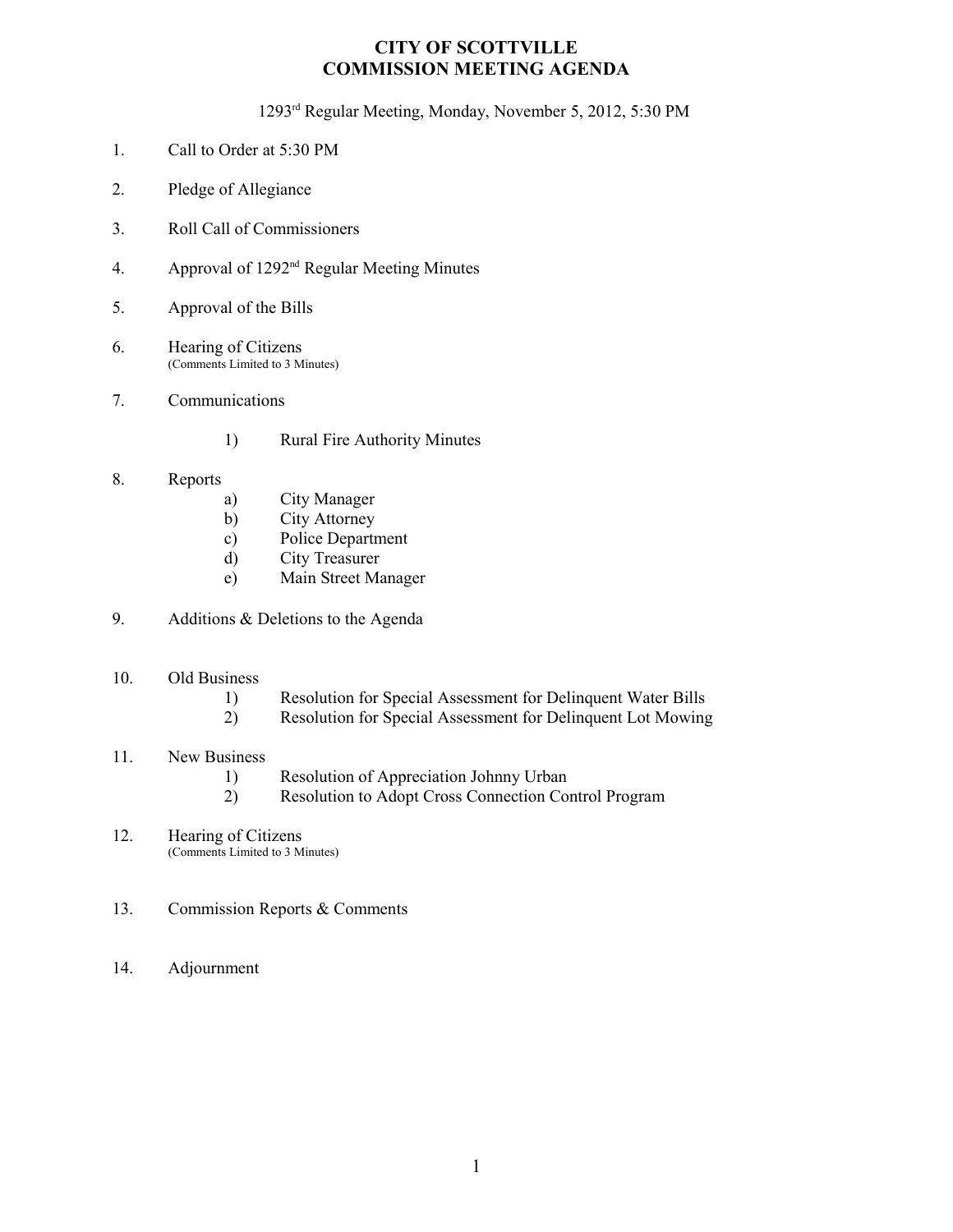# **CITY OF SCOTTVILLE MEMORANDUM**

**To: Mayor Baxter & City Commissioners**

**From: Amy S. Williams, City Manager**

**Date: November 1, 2012** 

**RE: Pre-Meeting Notes for the Monday, November 5, 2012 Meeting; 5:30pm**

#### **COMMUNICATIONS**

*Rural Fire Authority Minutes:* Minutes from their meeting on October 25, 2012 are enclosed for your review.

*Planning Commission Minutes:* Minutes from their last meeting are attached for your review.

## **REPORTS CITY MANAGER**

*Updates:* 

 $\sim$  Per our City Charter we are required to hold an organizational meeting on the first Monday following an election, so that you can elect a Mayor & Mayor Pro-Tem. Our Charter also requires us to hold two Regular meetings a month, and in the past we have combined the Organizational meeting and the  $2<sup>nd</sup>$  Regular meeting into the same night, saving us a third meeting in November. I am asking if you would prefer to just hold our  $2<sup>nd</sup>$  monthly meeting on November 12<sup>th</sup> right after the Organizational meeting and then we wouldn't meet again until December 3rd.

 $\sim$  The Planning Commission will be holding the Public Hearing on the adoption of the Master Plan on Tuesday, November  $6<sup>th</sup>$  at 5:30pm. If they pass the plan, it will come before you at your next meeting for final approval.

 $\sim$  The Polls will be open from 7am to 8pm on Tuesday, November 6<sup>th</sup>. Please remember to get out and vote.

## **CITY ATTORNEY**

Tracy will be at the meeting to answer questions.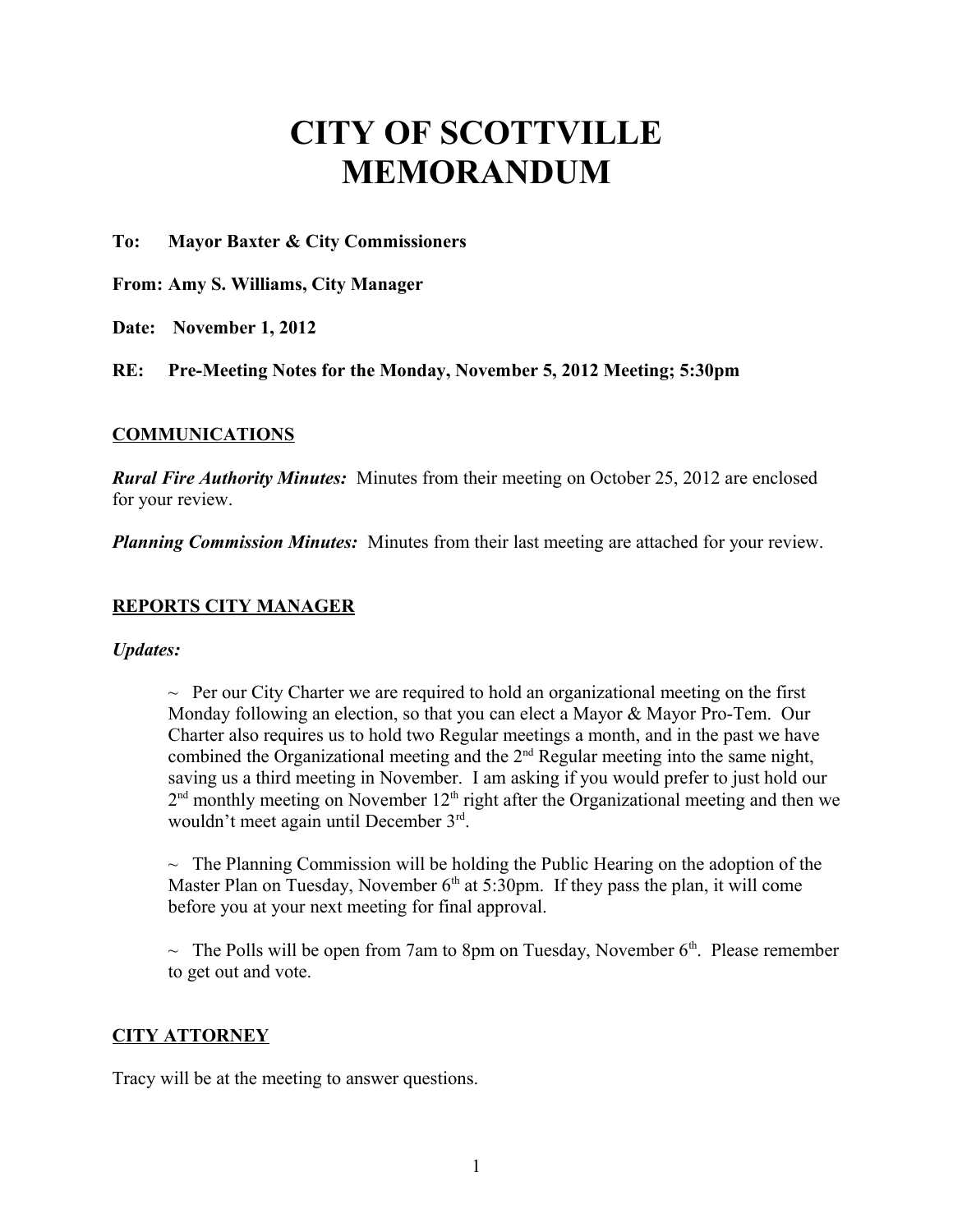# **POLICE DEPARTMENT**

Chief Barnett will be at Monday's meeting to answer questions.

# **CITY TREASURER**

I will have the October financials for you at our next meeting.

# **MAIN STREET MANAGER**

Heather will be at the meeting to answer questions and give an update as to what Main Street has been working on.

#### **OLD BUSINESS**

*Resolution for Special Assessment for Delinquent Water Bills:* A Resolution has been prepared that will place a Special Assessment on the winter tax bills for those persons who are more than two months delinquent with their water bills. In this case we have four properties within the city that are delinquent, they total \$512.94. At this time I am recommending that you approve the attached resolution.

*Resolution for Special Assessment for Delinquent Lot Mowing:*A Resolution has been prepared placing a Special Assessment on the winter taxes for two property owners that have not paid their summer grass mowing invoices. The combined invoices total \$528.62. I am recommending you approve the resolution on Monday night.

## **NEW BUSINESS**

*Resolution of Appreciation for Johnny Urban:* As you are aware, Johnny Urban passed away a couple weeks ago. Johnny was very involved with our neighboring community, the Village of Custer as he served as Village President for more than 40 years; he and his wife also owned and operated Johnny's for 60 or so years before just recently selling it. He was also very involved with events and organizations within the County and was well known by just about everyone. I had the pleasure of working with Johnny on a few occasions throughout my time here in Scottville as we would work with the Village on some projects or help them out as needed with equipment or manpower. I think that it would be fitting for us to pass a Resolution of Appreciation for his family; I know this is a very rough time as his wife Massie passed away just a few days after him. Johnny & Massie will definitely be missed.